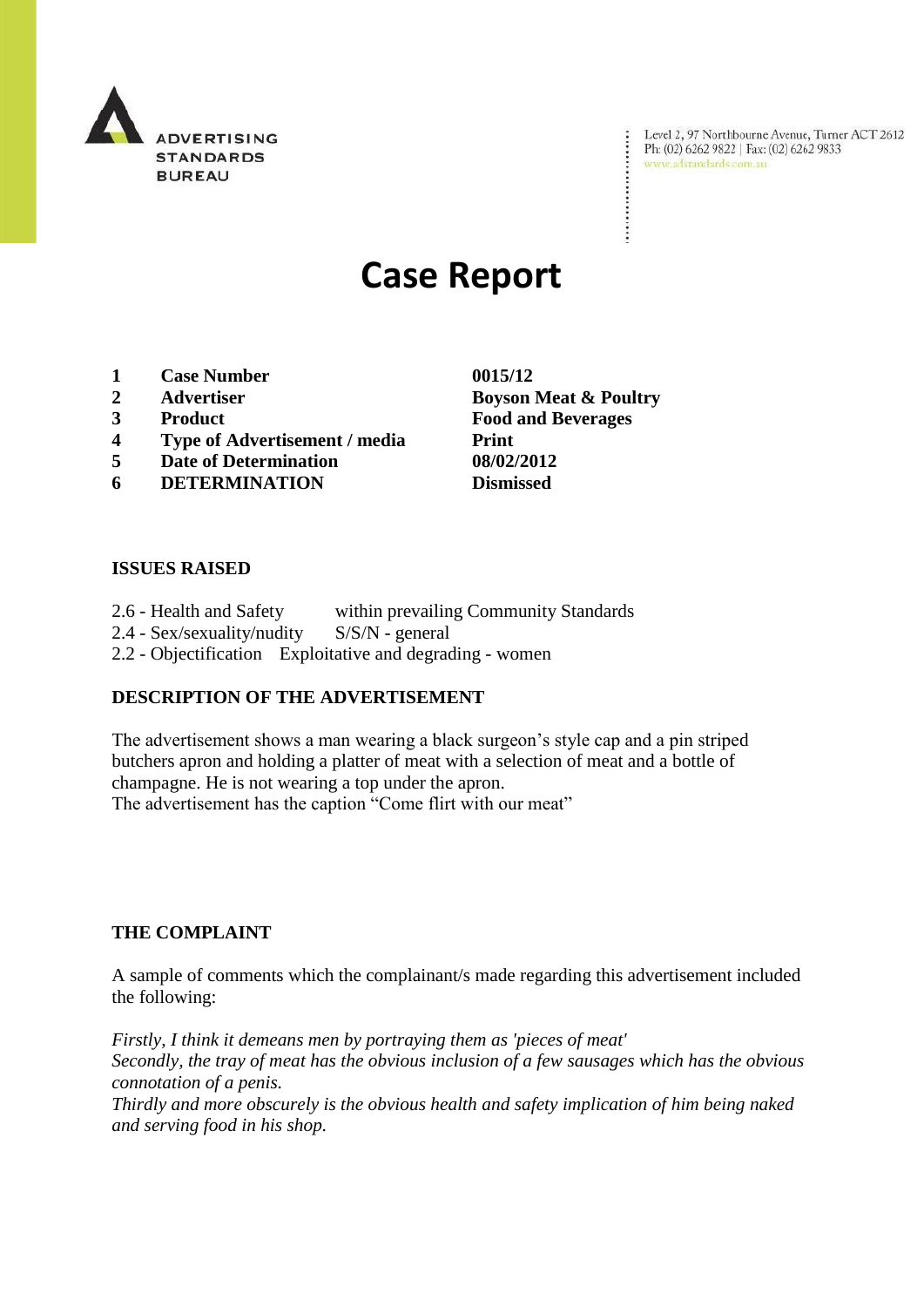#### **THE ADVERTISER'S RESPONSE**

Comments which the advertiser made in response to the complainant/s regarding this advertisement include the following:

*The complainant is making the assumption that the model is naked. However the complainant also states that he is wearing articles of clothing which determines that he cannot therefore be naked.* 

*The intention of the advertisement is not to demean men however it is meant to be playful with the consumer.* 

*Where the complainant writes "Firstly, I think it demeans men" offers her personal opinion based on her own reference points and misses the point humour and light heartedness in the ad.* 

*With respect to the sausages, these are items found in any and every butcher's shop and supermarket throughout this country and indeed the world. There have always been comparisons between sausages and penises as long as sausages have been available. It is up to the observer to construct their own interpretation of this product and what that means to them.*

*"Thirdly and more obscurely is the obvious health and safety implication of him being naked and serving food in his shop". In answer to this point, the person photographed in the advertisement is a model and does not now or ever has worked for Boyson's Meat & Poultry, and furthermore the photograph was taken in a photographic studio by a professional photographer. There is no " obvious" health and safety issue.*

## **THE DETERMINATION**

The Advertising Standards Board ("Board") considered whether this advertisement breaches Section 2 of the Advertiser Code of Ethics (the "Code").

The Board noted the complainant's concern that the advertisement is demeaning to men, alludes to a man's penis and depicts a health and safety issue as the man is naked and handling meat.

The Board reviewed the advertisement and noted the advertiser's response.

The Board first considered whether the advertisement was in breach of Section 2.2 of the Code. Section 2.2 of the Code requires that: "Advertising or marketing communications should not employ sexual appeal in a manner which is exploitative and degrading of any individual or group of people".

The Board noted that this advertisement was placed in a local newspaper and that the text of the advertisement reads, "Come flirt with our meat".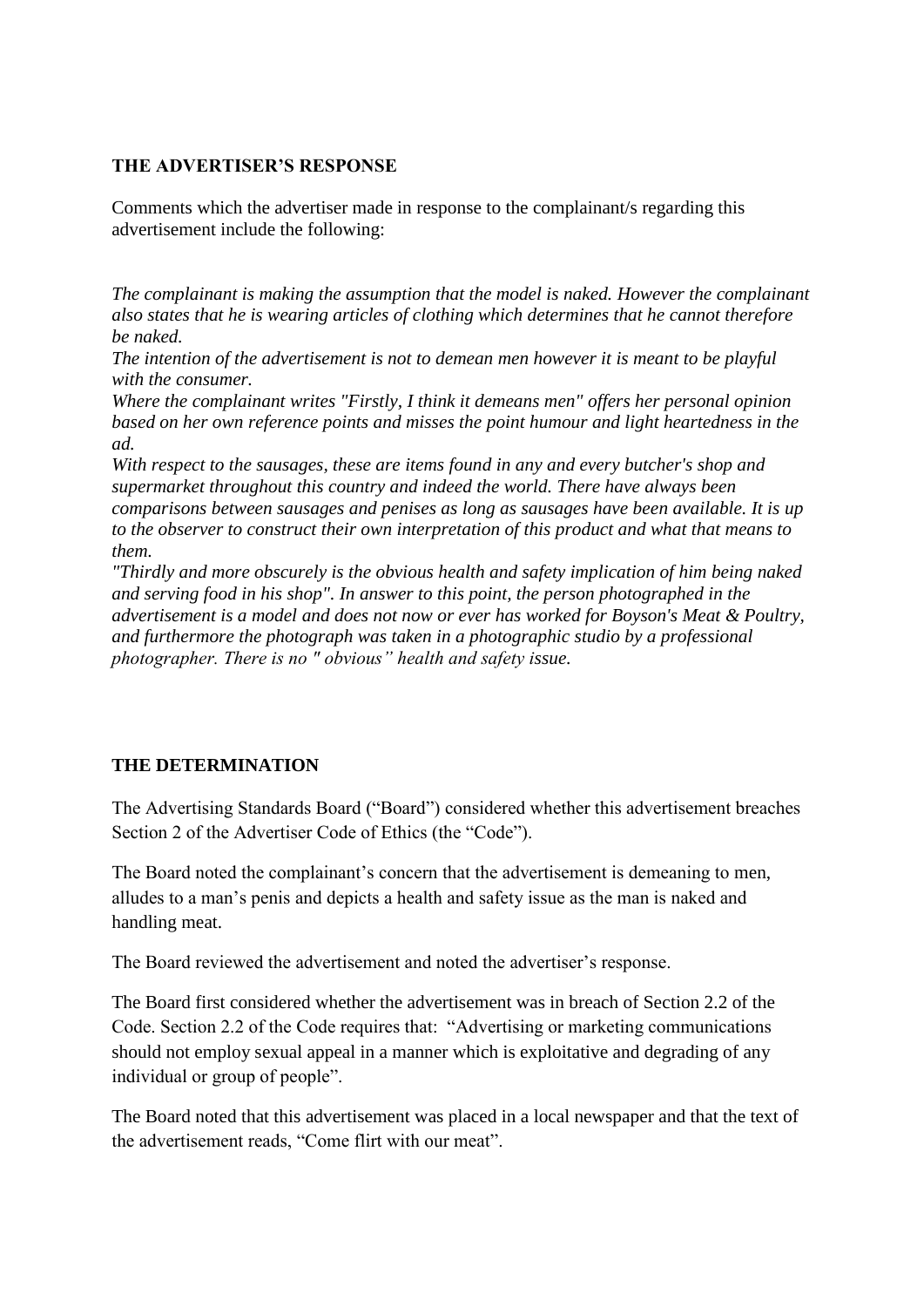The Board noted that the man in the advertisement is holding a tray of meat and considered that one interpretation of the advertisement is that the man is representative of meat. In the Board's view this interpretation could be considered exploitative but not degrading as the man looks empowered and is presented as a butcher and not just an object to be admired or flirted with.

The Board noted that the man's pose is not provocative and that most of his naked torso is covered by an apron. The Board considered that the image did not contain inappropriate nudity and did not employ sexual appeal in a manner which is degrading of any individual or group of people".

The Board determined that it did not breach section 2.2 of the Code.

The Board considered whether the advertisement was in breach of section 2.4 of the Code. Section 2.4 of the Code states: "Advertising or Marketing Communications shall treat sex, sexuality and nudity with sensitivity to the relevant audience".

The Board noted the complainant's concern that the inclusion of the sausages "has the obvious connotation of a penis" and considered that whilst this interpretation is not unlikely in the Board's view the sausages are being presented as part of the product range of the Butcher's and not as resembling a man's penis. The Board noted that it was reasonable for a Butcher shop to feature meat in its advertising and considered that the advertisement does not feature a sexualised image.

The Board noted that the man is apparently naked under his apron and that one of his nipples is clearly visible. The Board noted the practice note for Section 2.4 which states, "Full frontal nudity…is not permitted….Images of nipples may be acceptable in advertisements for plastic surgery or art exhibits for example." The Board noted that it had previously upheld cases where a female's nipple was visible however the Board considered that most members of the community would find a man's chest to be more socially acceptable and not inappropriate for a print advertisement of this nature. The Board noted that it had previously dismissed a similar image featuring a man's naked torso (ref 0385/10) and considered that in this instance the advertisement is not sexualised and that it does treat sex, sexuality and nudity with sensitivity to the relevant audience.

The Board determined that the advertisement did not breach Section 2.4 of the Code.

The Board then considered whether the advertisement was in breach of Section 2.6 of the Code. Section 2.6 of the Code states that: "Advertising or Marketing Communications shall not depict material contrary to Prevailing Community Standards on health and safety".

The Board noted the complainant's concerns about a naked man serving food. The Board noted the advertiser's response that the man used in the advertisement is a model and considered that most reasonable members of the community would recognise that butchers do not dress like this to work in their shop and that the image is meant to capture the interest of the consumer and that it does not condone or encourage nudity whilst handling food.